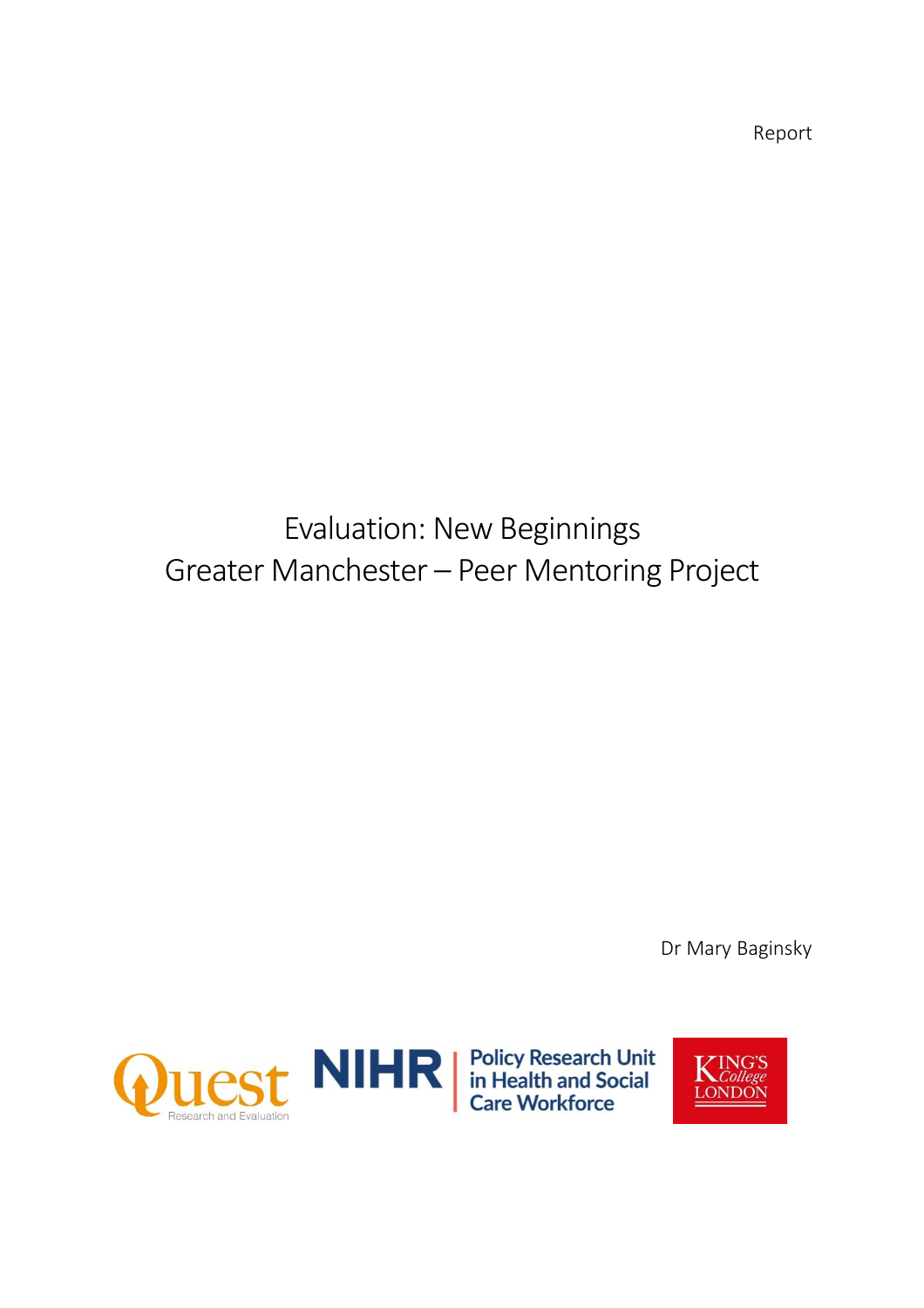#### <span id="page-1-0"></span>*Acknowledgements*

I want to thank all those who contributed their views on New Beginnings Greater Manchester's (NBGM) peer mentoring component. This includes the staff of NBGM and of Mosaic Drug and Alcohol Service, as well as the parents and peer mentors. I want to express particular thanks to Dr Jadwiga Leigh, Director and Programme Lead, who supported the evaluation at every stage and went beyond what could have been expected to engage the parents in the work and to make sure that, wherever possible, they connected with the evaluator and had their voices heard.

In addition I want to thank Professor Jill Manthorpe for her helpful comments on an earlier draft and to acknowledge the contribution of Ann Banks, of First Impressions, who transcribed the recordings accurately and returned the transcripts remarkably quickly, and William Baginsky, of In-edit, who applied his editorial skills to this manuscript.

Despite all the input, the content is the responsibility of the author alone.

#### *Contents*

| Acknowledgements                                                   | 1              |
|--------------------------------------------------------------------|----------------|
| <b>Section 1: Background</b>                                       | $\mathbf{2}$   |
| 1.1 New Beginnings Greater Manchester (NBGM)                       | $\overline{2}$ |
| 1.2 The evaluation                                                 | 3              |
| 1.3 Identifying the peer mentors                                   | 6              |
| 1.4 Matching the mentors and mentees                               | 6              |
| Section 2: The peer mentoring course                               | 7              |
| Section 3: Peer mentoring from the perspectives of NBGM staff      | 10             |
| Section 4: Peer mentoring from the perspective of the peer mentors | 12             |
| Section 4: Peer mentoring from the parents' perspective            | 16             |
| Section 5: Reflections on the findings and recommendations         | 18             |
| <b>References</b>                                                  | 20             |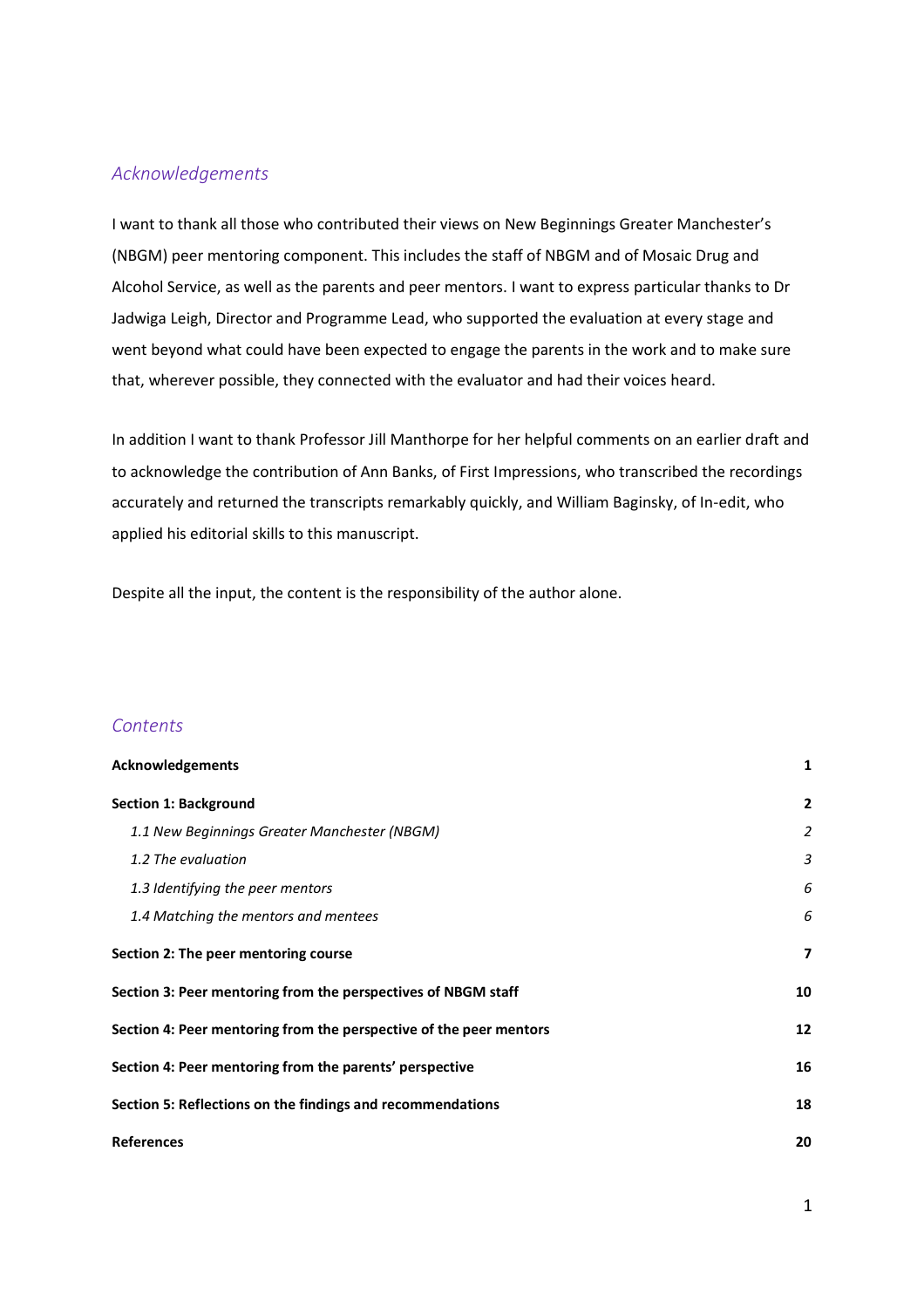# <span id="page-2-0"></span>Section 1: Background

## <span id="page-2-1"></span>1.1 New Beginnings Greater Manchester (NBGM)

New Beginnings Greater Manchester (NBGM) is based in Stockport and was inspired by the research and practice of Jadwiga Leigh (2013),<sup>1</sup> and Imogen Tyler's (2013) work on the maternal commons. NBGM's mission is to:

…work holistically with families who are known to children's social care for concerns relating to neglect; emotional, physical or sexual abuse. Parents who find themselves in this situation have most likely experienced prolonged episodes of trauma, such as physical, sexual and emotional abuse, often within the home, at some point in their lives. These traumatic events can lead to issues with mental ill health as well as drug and alcohol misuse. Our vision is to work closely with parents so that they can develop the strength, knowledge and power to become the parents they want to be and in return, teach other parents how to do the same. [\(www.newbeginningsgm.com\)](http://www.newbeginningsgm.com/)

NBGM works in partnership with Stockport children's services but is independent of that agency. It is led by Dr Jadwiga Leigh, an academic at the University of Lancaster and an experienced social worker, supported by a team of three key workers – a social worker, a nurse and a family support worker. A counsellor, holistic therapists and an artist also support the programme. In addition to being in contact with children's social care, most of the parents are in the pre-proceedings process.

There are examples of similar programmes, which adopt a peer mentoring element, in the USA, for example the Mendocino County Family Services Center in California (Frame et al., 2006) and the Parent Partner Program in Colorado (Anthony et al., 2009; Leake et al., 2012). However, this seems to be a unique example of peer mentoring within the children's social care sector in England, although a number of parental advocacy programmes that have been reported (e.g. see Featherstone and Fraser, 2012 and Lindleyet al., 2001).

The 24-week NBGM course is designed to allow parents to explore who they are, their past life, their family history, their potential futures, their parenting practices, and the ways in which they can

<sup>1</sup>[https://translate.google.com/translate?depth=1&hl=en&prev=search&rurl=translate.google.co.uk&sl=nl&sp=](https://translate.google.com/translate?depth=1&hl=en&prev=search&rurl=translate.google.co.uk&sl=nl&sp=nmt4&u=https://www.cigvlaanderen.org/&xid=17259,15700023,15700043,15700186,15700191,15700248,15700253) [nmt4&u=https://www.cigvlaanderen.org/&xid=17259,15700023,15700043,15700186,15700191,15700248,15](https://translate.google.com/translate?depth=1&hl=en&prev=search&rurl=translate.google.co.uk&sl=nl&sp=nmt4&u=https://www.cigvlaanderen.org/&xid=17259,15700023,15700043,15700186,15700191,15700248,15700253) [700253](https://translate.google.com/translate?depth=1&hl=en&prev=search&rurl=translate.google.co.uk&sl=nl&sp=nmt4&u=https://www.cigvlaanderen.org/&xid=17259,15700023,15700043,15700186,15700191,15700248,15700253) (accessed 1/08/22)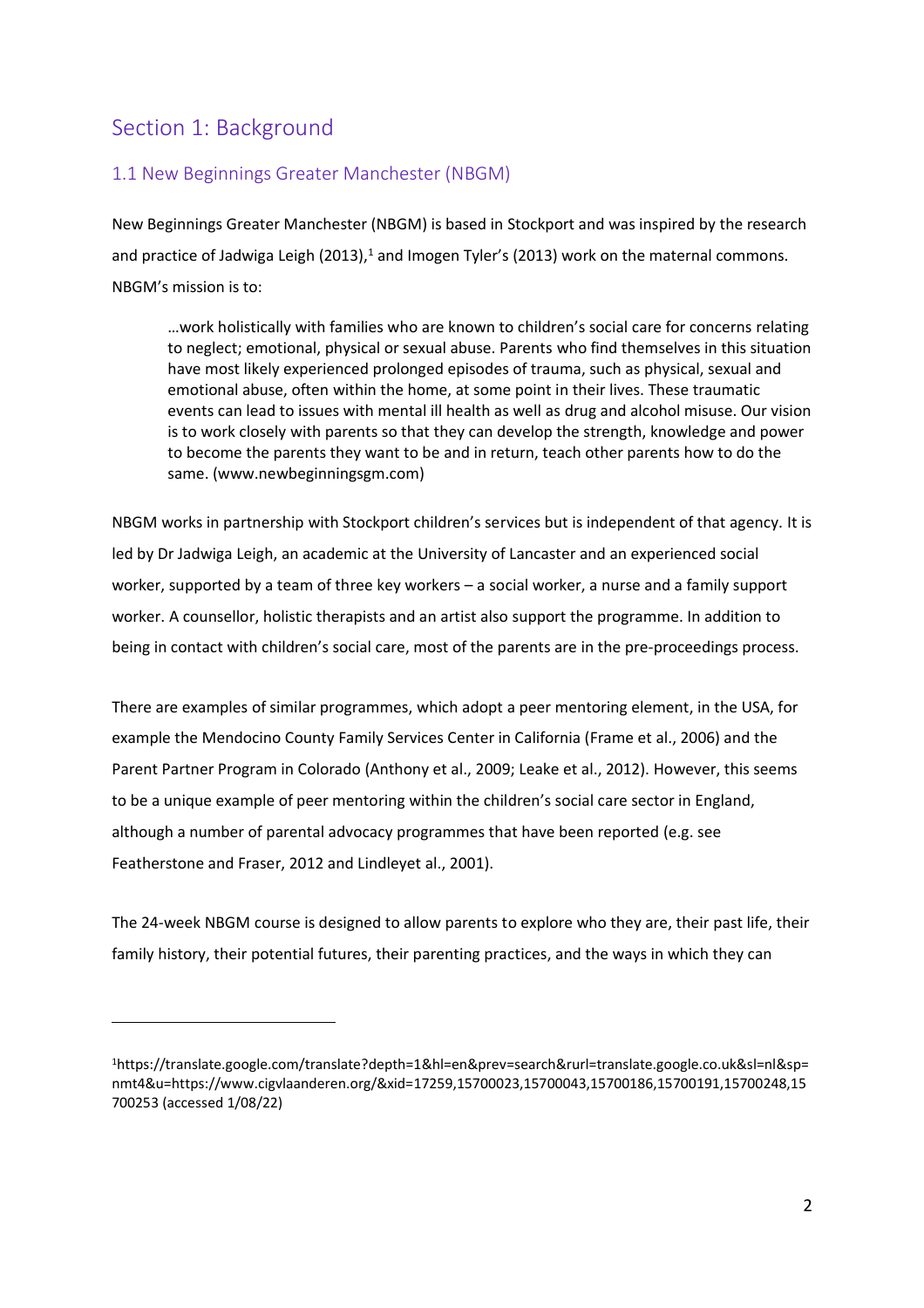reflect upon and improve their parenting. During this time, members of the NBGM core team work empathetically with parents, using a range of strategies and therapeutic approaches to explore these issues in a safe space. At the end of the 24 weeks parents are offered the opportunity to complete a four-week peer mentoring programme, and parents who complete this programme may then become mentors to the new cohort of families entering the programme.

The peer mentoring work with parents is based on a holistic approach to support them to meet the needs of their children. It is also based on a number of assumptions, including the hope that parents will take inspiration and motivation from the fact that the mentors were in similar positions to theirs and now have their children with them and/or are no longer involved with children's services (Cohen and Canan 2006; Young and Gardner, 2002). Peer mentors are paid for their time in shopping vouchers at a rate equivalent to £10 an hour. They are also provided with a work phone and laptop so that they can conduct their work.

#### <span id="page-3-0"></span>1.2 The evaluation

The 24-week NBGM programme was evaluated when run with parents in Cohort 1 (Walsh et al., 2019). The evaluation in this report focuses on the peer-mentoring element attached to the NBGM course that commenced in February 2020 with parents in Cohort 3. The peer mentors – graduates of Cohort 2 – worked with a group of seven parents in Cohort 3. The evaluation was designed to:

- capture the reaction of peer mentors to their training and preparation for the role of peer mentor
- understand how peer mentors felt in their new role near to the start of their interaction with families and at the end of the 24-week course for families
- understand how the NBGM group work sessions were structured so that peer mentors could effectively meet and contribute to the new group of Cohort 3 parents who would themselves be potential peer mentors
- explore how Cohort 3 parents benefited from contact with peer mentors
- review, in group work with core staff from NBGM, the rationale and implementation of the peer mentoring scheme.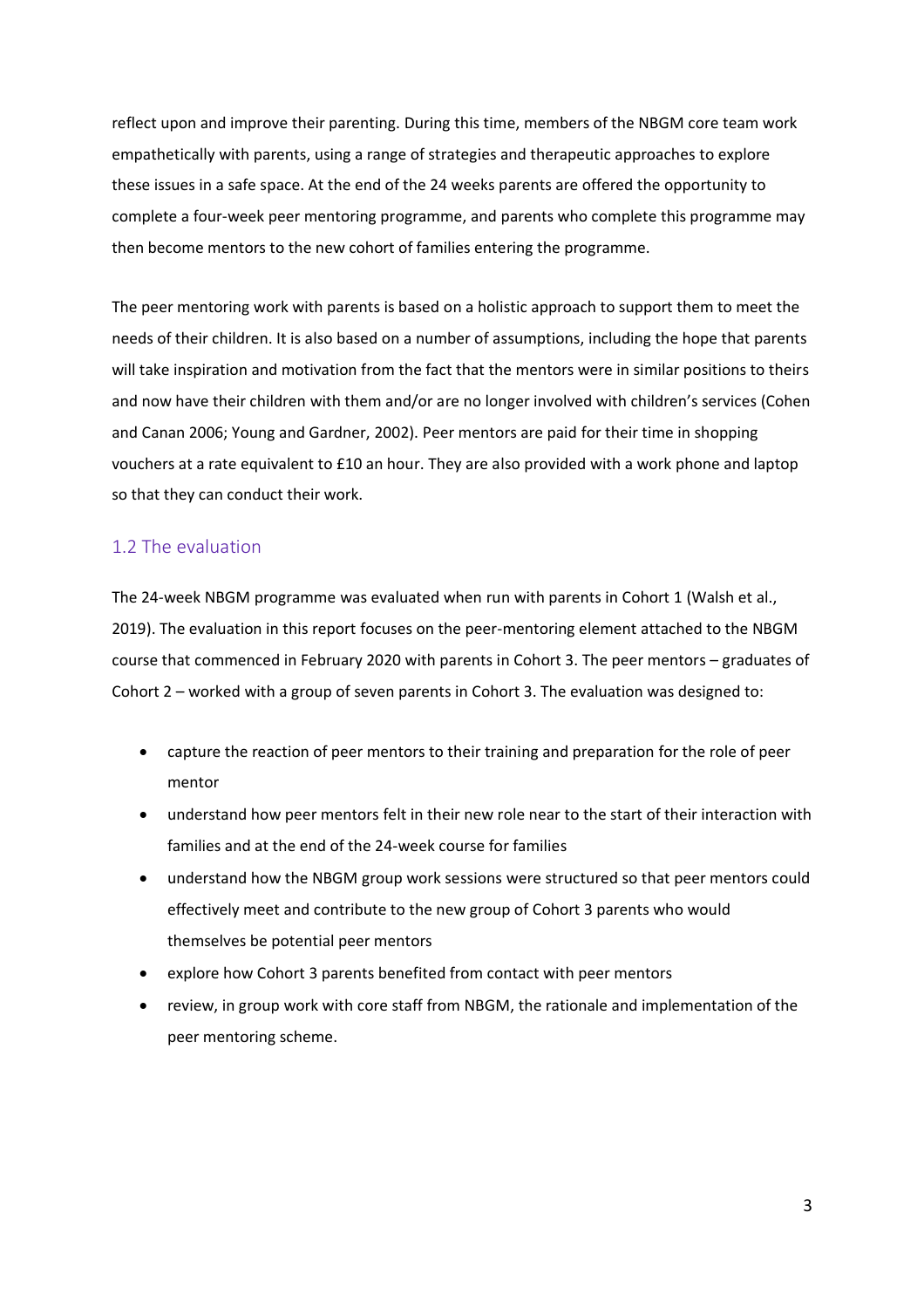It was a limited exercise that took place between March and July 2020. The original plan was to:

- conduct group interviews with NBGM staff in March and June
- interview a representative of the organisation (Mosaic) providing peer mentoring training
- conduct interviews with the peer mentors in March and June
- conduct group interviews with the parents engaged in the project
- interview a matched pair (family and peer mentor) to understand in more detail the dynamics of the relationship.

In March the COVID-19 lockdown started when the course was at week five. This meant that the staff of NBGM had to move the course, the mentoring and the supervision of the mentors online.<sup>2</sup> The evaluation was reshaped to take account of the situation. The week before lockdown the evaluator had intended to visit NBGM to conduct the initial interviews. The government strongly recommended that only essential travel should take place. For this reason and because the evaluator would have been travelling from the south-east where the infection rate was higher than in the north-west, it was agreed with the Director of NBGM that initial interviews with peer mentors via a video link would go ahead on the day when the visit would have taken place and other interviews would be arranged as soon as possible afterwards. In the event all the interviews were conducted remotely – in March/April, Time 1 (T1) and July, Time 2 (T2).

The following elements of the evaluation contributed the data upon which this report is based:

- Joint interview with the two peer mentors at T1 (video link) and separate interviews with both at T2 (one by video link and one by telephone) $3$
- Group interviews with three members of the NBGM team at T1 (telephone) and T2 (video link)
- An interview with a representative from Mosaic, the organisation providing peer mentoring training (telephone)

<sup>&</sup>lt;sup>2</sup> To understand more about the transition of NBGM onto an online platform, see a short video by Dr Amanda Taylor Beswick (https://www.newbeginningsgm.com/moving-groupwork-online-during-covi) and a blog by Dr Jadwiga Leigh and colleagues [\(www.newbeginningsgm.com/post/ordinary-magic-and-the-new-beginnings](https://www.newbeginningsgm.com/post/ordinary-magic-and-the-new-beginnings-maternal-commons)[maternal-commons\)](https://www.newbeginningsgm.com/post/ordinary-magic-and-the-new-beginnings-maternal-commons).

<sup>&</sup>lt;sup>3</sup> There was a third graduate of NBGM who undertook the training and supported some training sessions but did not act as a peer mentor and so was not interviewed.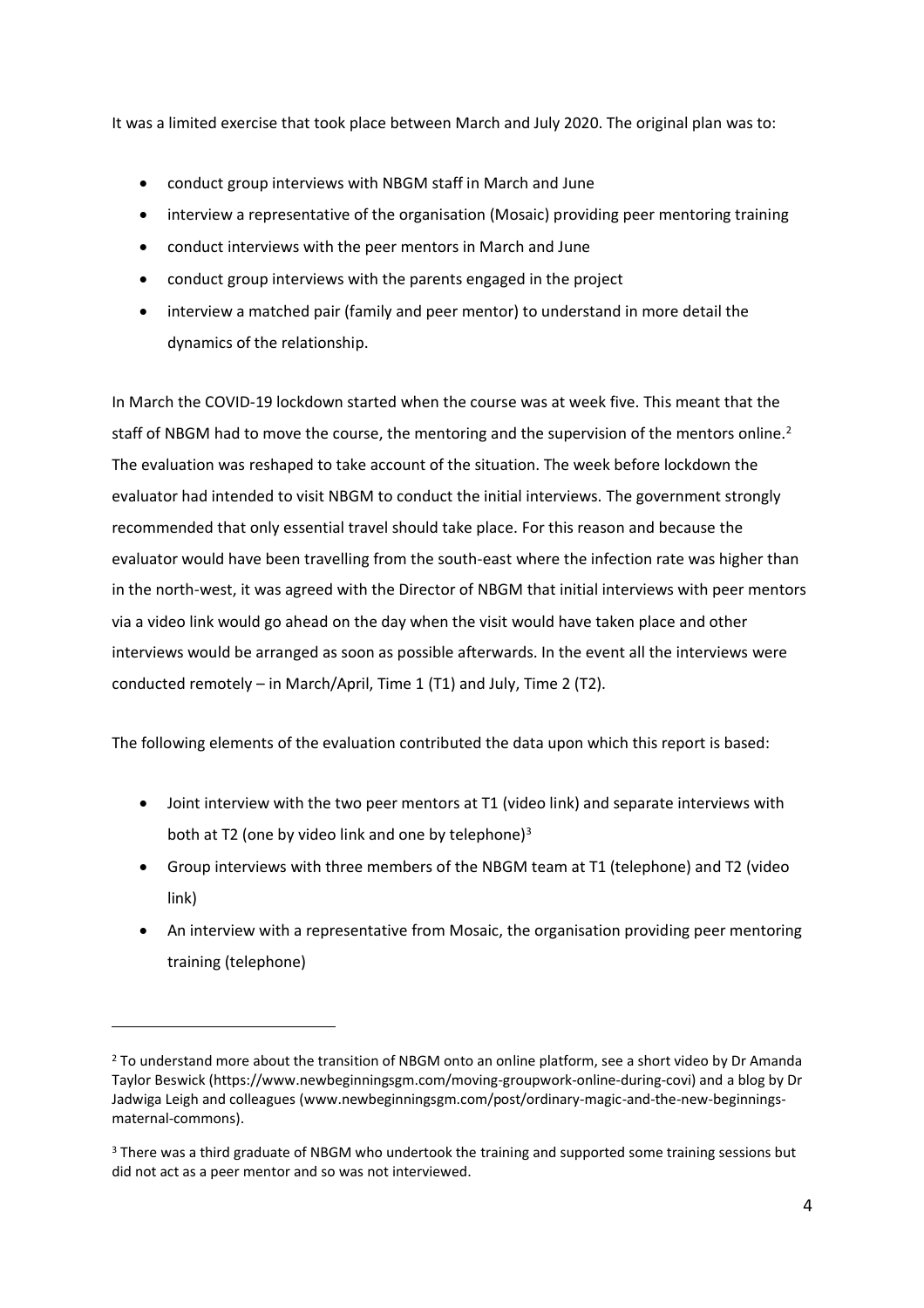- Separate interviews with five parents in April (T1) and July (T2) and with one parent only in April
- interview with the director of NBGM at T2 (video link).

All the interviews were digitally recorded with the permission of interviewees and then transcribed. They provided extremely valuable information. However, it is worth noting that the parents had not met the evaluator previously and although they engaged well, given the sensitive nature of the subjects that were covered, it is likely that engagement would have been stronger if the interviews had taken place face to face. In addition, as a result of some of the interviews taking place with parents on the phone they were often at home and busy with their everyday lives which made it difficult to explore the relationships they had developed.

A realist approach was adopted towards this evaluation. The intention was to capture the mentors' and parents' accounts of their experiences, as well as the accounts of those providing the NBGM course and mentoring training. This determined the interview questions and discussion guides and, in turn, how the analysis was conducted. The six-steps described by Braun and Clarke (2006) provided the framework for the analysis of the data: familiarisation with the data, generation of initial codes, searching for themes, reviewing themes, defining themes and writing up.

It is important to acknowledge the limitations of the evaluation. The most significant is the scale of the project, which involved only two peer mentors. The third peer mentor had unfortunately fallen ill during the pandemic and was unavailable for the majority of the programme. The two peer mentors who had trained previously had not remained in practice, but it would have been interesting to have examined their experiences. It did not seem appropriate to engage with them virtually; in normal conditions face to face interviews may have been feasible. Similarly, and with permission, it would have been interesting to observe some NBGM sessions to see how the mentors and parents interacted and how the mentors contributed to these sessions. It would also have been informative to have collected the views of staff in children's social care on peer mentoring, including from social workers working with the mothers (Cohen and Canan, 2006). Although this was not planned it would have been possible to have done so if the restrictions necessitated by COVID-19 had not been in place and when researchers and evaluators were asked by the Department for Education not to place additional or unnecessary burdens on children's social care.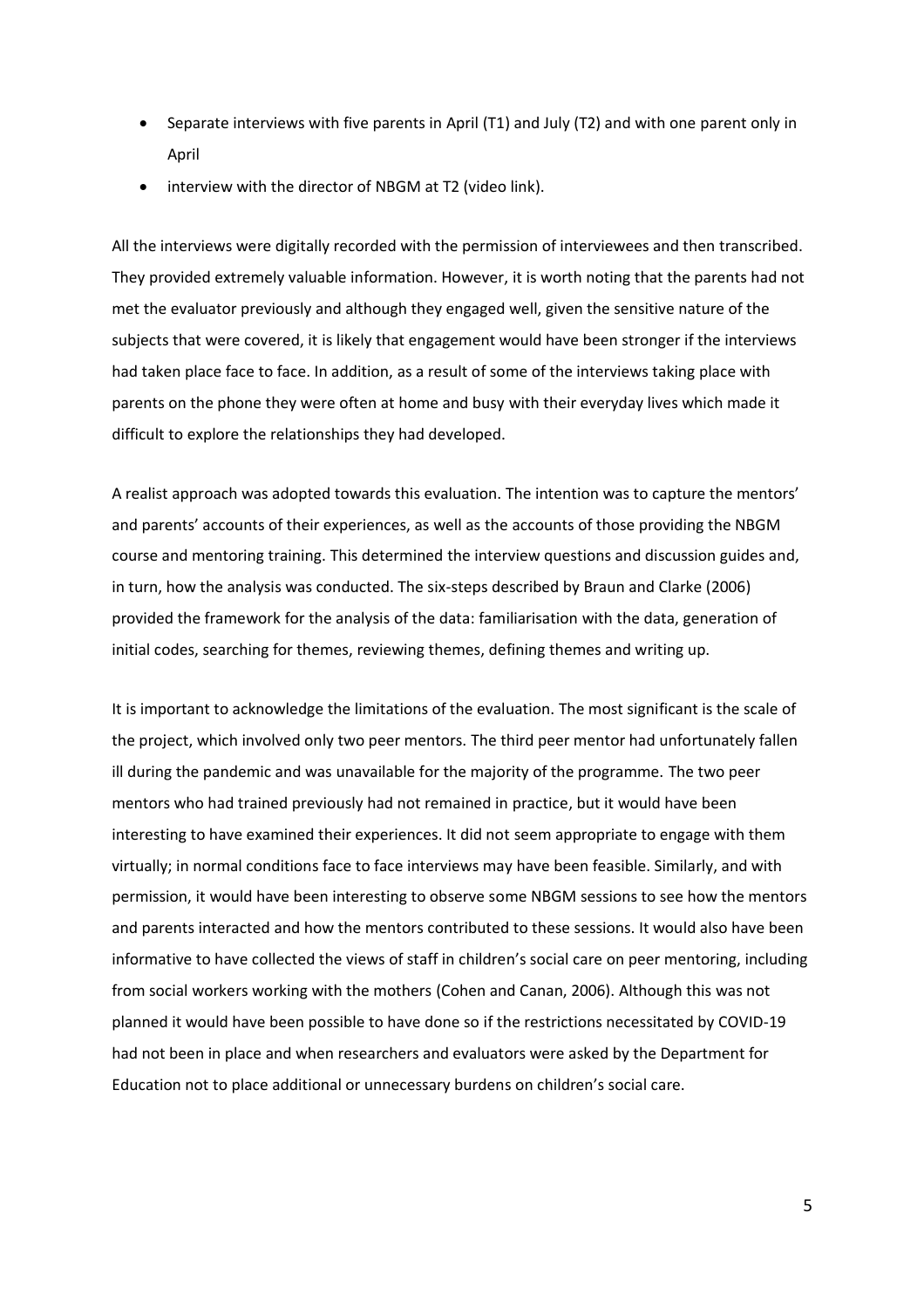### <span id="page-6-0"></span>1.3 Identifying the peer mentors

The staff of NBGM described the process by which peer mentors were identified. They gave a hypothetical example of someone whose case had moved on from public law care proceedings and was now a Team Around the Child (TAC) case.<sup>4</sup> They would explore with them what had been effective in terms of their own transformation and how that might be able to be used to help others:

…so I think that's what we'd be looking for, is that positive progress in terms of the family being in a better place and the parent having developed insights about themselves. (NBGM staff member 2)

#### <span id="page-6-1"></span>1.4 Matching the mentors and mentees

The peer mentors and parents were matched at around week 3 by the NBGM team members based on their observations of both groups during the early weeks of the course.

<sup>4</sup> The TAC is a group of people, including family members and professionals, who will work together to support the child and family. One situation where a TAC is used is a case is stepped down from a statutory intervention.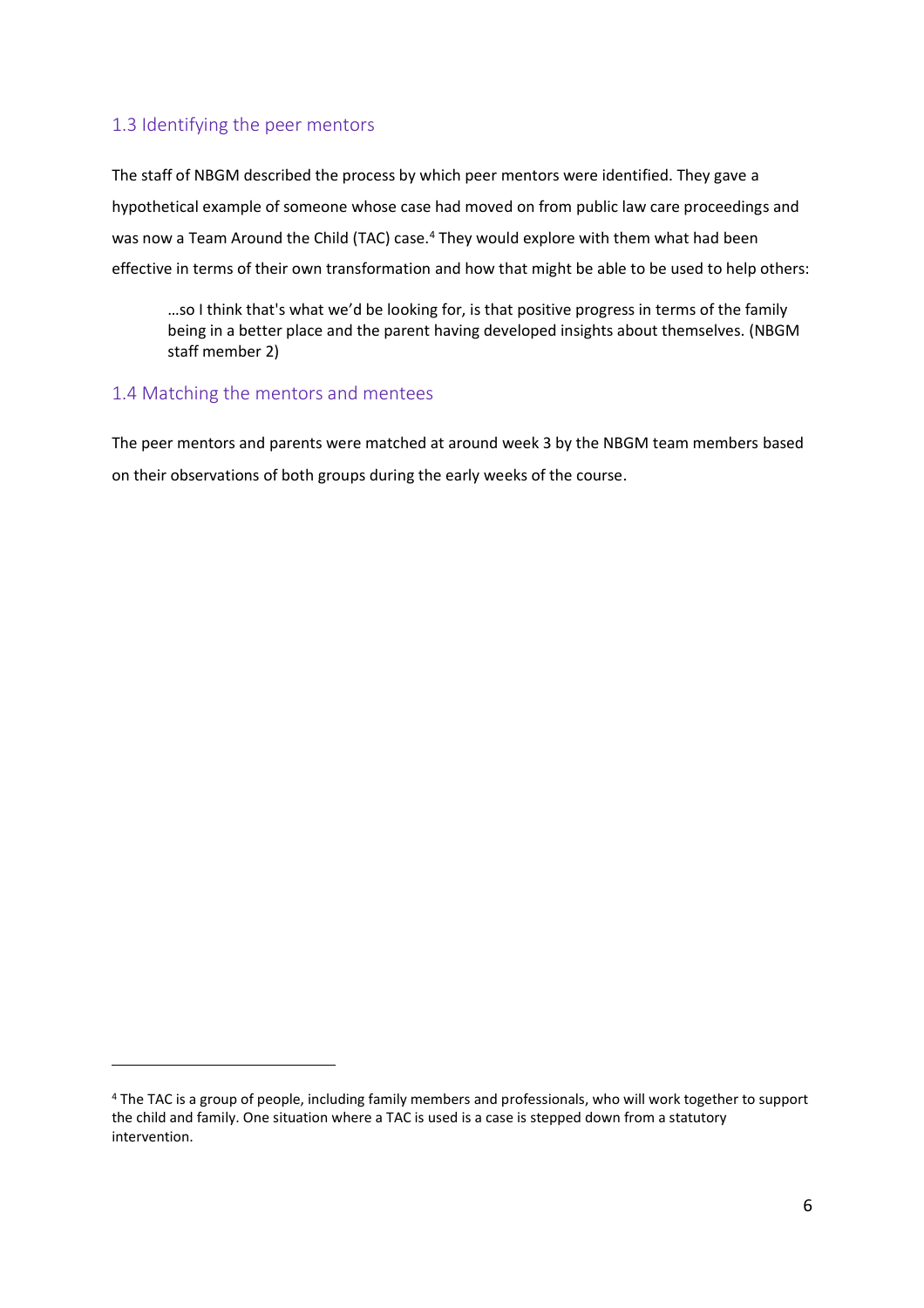## <span id="page-7-0"></span>Section 2: The peer mentoring course

The training for the peer mentors is provided by Mosaic Drug and Alcohol Services which is based in Stockport children's social care. Mosaic provides support for young people under 26 who have problems with drug or alcohol use, as well as for families and young people affected by those who are misusing. The service is unusual in that many drug and alcohol services designed for young people are for those who are 18 and under, with those over 18 moving into adult services. As a result, Mosaic is or has worked with some of the families involved with NBGM.

The service has provided peer mentoring within the drug service since 2011. Its accredited training is well established and those working in Mosaic have considerable experience in managing and working with peer mentors in relation to recovery. The peer mentoring training is supported by the Skills Funding Agency (SFA) and, as a result, the organisers are able to extend its training to those over the age of 26.

The first peer mentors were two Cohort 1 graduates of NBGM.<sup>5</sup> Mosaic offered a separate training course for them although the content of course was identical to that offered to their own peer mentors because this was requested by the parents. The level one course consists of three modules over a four-week period covering, amongst other things, definition of mentoring, listening skills, interventions and boundaries. The decision was then taken that three graduates of NBGM's Cohort 2 who wished to become peer mentors should train alongside Mosaic peer mentors so that they could share learning. It was felt by Mosaic that as there was no hierarchy to what 'experience' is, all experience should be considered as valid for each person.:

We felt that everybody's there with lived experiences of different things, but... they all want to be a peer mentor, they've all been traumatised in some way or another, and mixing the groups worked really, really well. (Trainer)

This also allowed Mosaic to meet the target number on a course to access SFA funding.

Although three NBGM Cohort 2 graduates were trained, only two acted as peer mentors to Cohort 3 mothers because the third peer mentor fell ill; the third supported work in the sessions however,

<sup>5</sup> For reasons not explored in this work they did not assume full mentoring roles with Cohort 2 NBGM participants.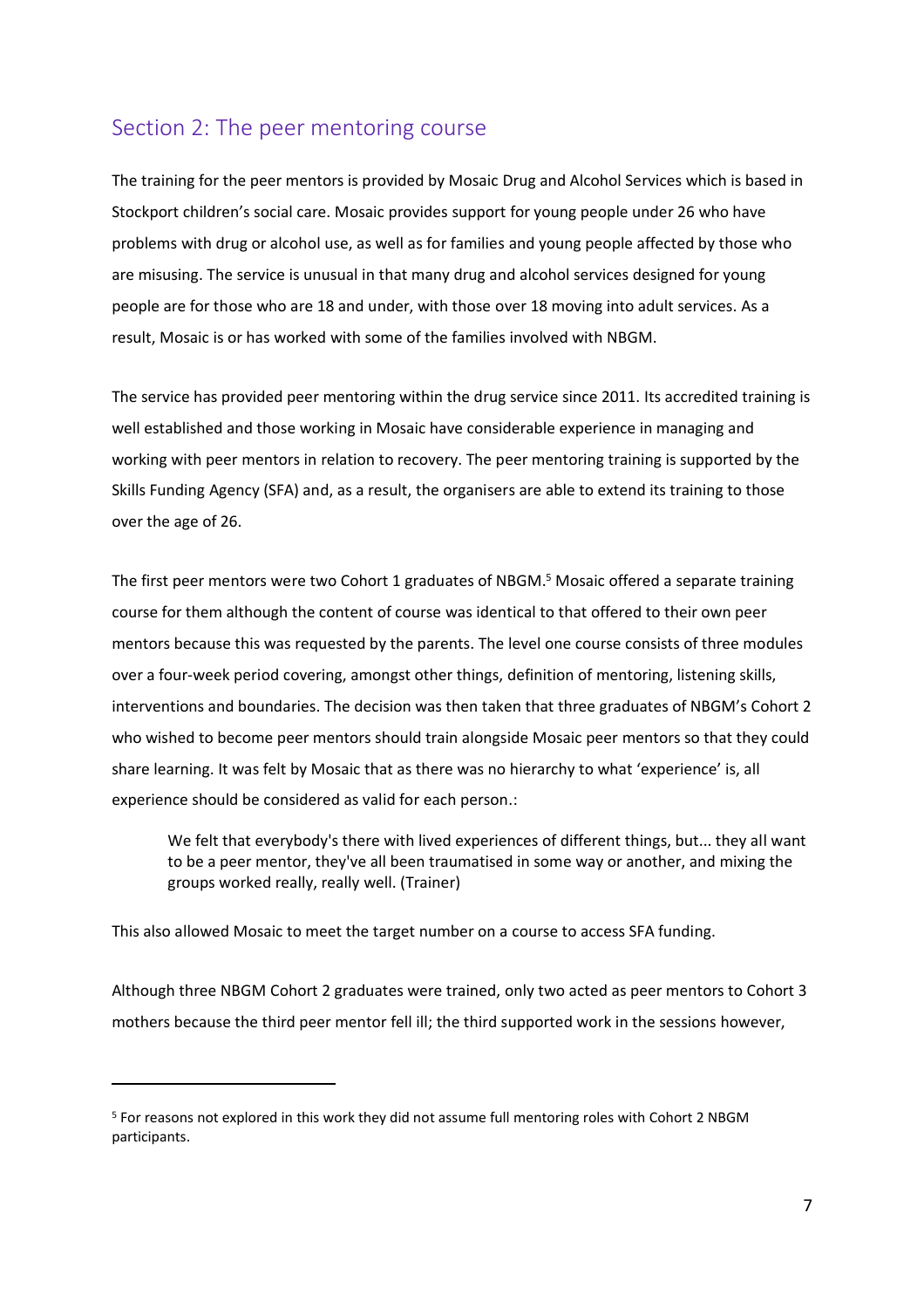which the other two also did. Only the two who were operating as peer mentors contributed to the evaluation. Their feedback on the training was more positive when they were interviewed in the initial stages of supporting mothers than towards the end of the NBGM programme when it had been put into practice. When asked if there was any area in which the training could have better prepared them, two were mentioned at T1:

- 1. *Drawing and maintaining the line between mentor and friend*: While how to manage this was covered in the training, as well as by NBGM staff, the mentors spent time during the training, as well as in the mentoring role, with people whom, in other circumstances, they could be friends. This line was a difficult one to maintain and one to which they returned on several occasions during the interviews.
- 2. *Hearing about difficult situations*: Although the training had covered different situations and groups it had not prepared them for what they heard in the NBGM group:

…they give us situations but it's nowhere near as complex as the situations for mums on child protection, you know…it's deep stuff that they're going through with their kids and, obviously, it's like you don't really know whether you've just got to take things at face value… They could be absolutely lying about what's happened, but all you've got to do is have a smiley face and support them, because we're not allowed to judge them – which we don't anyway. But that wasn't covered on the training. (PM 2, T2)<sup>6</sup>

By T2 this mentor was able to be more definite both about the sufficiency of the training and about the areas where she believed she needed further training. These related to the complexity of the lives of those she mentored; her experiences as a peer mentor led her to understand that she would benefit from a deeper understanding of mental health, domestic violence and sexual abuse. Furthermore, she thought that the assessment of the training could have been more challenging:

You went through the questions with the answers on the board and then you wrote them in the booklet. I think you should do the session, go home and then do your booklet. (PM2, T2)

The other mentor continued to think that the training had been enough, although she admitted to feeling out of her depth because issues she was encountering were outside her experience and expertise. She did not link this with a lack of training but with her own inadequacy:

<sup>6</sup> Basic child protection was included in the training but this peer mentor considered the situations which she encountered required knowledge and skills beyond those covered on the course.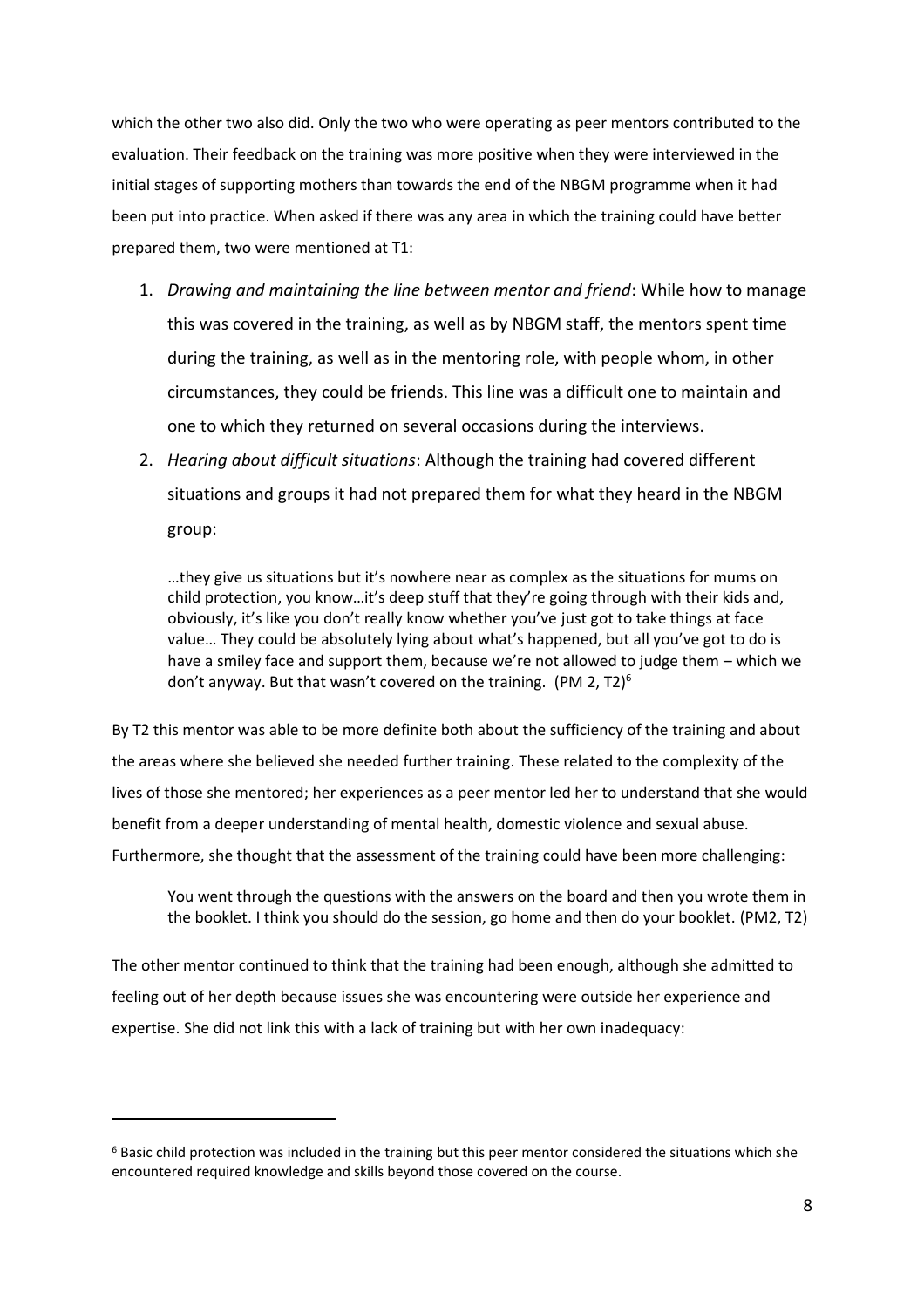In terms of what I went through with the social workers, I never had CAFCASS, I never went to court, they (children) went into foster care and I got them home within ten weeks, so it was quite fast…I don't think I've experienced as much as some of them have at the hands of social services. I've obviously had my own experience with them, but some of them have got really deep stuff going on. (PM1, T2)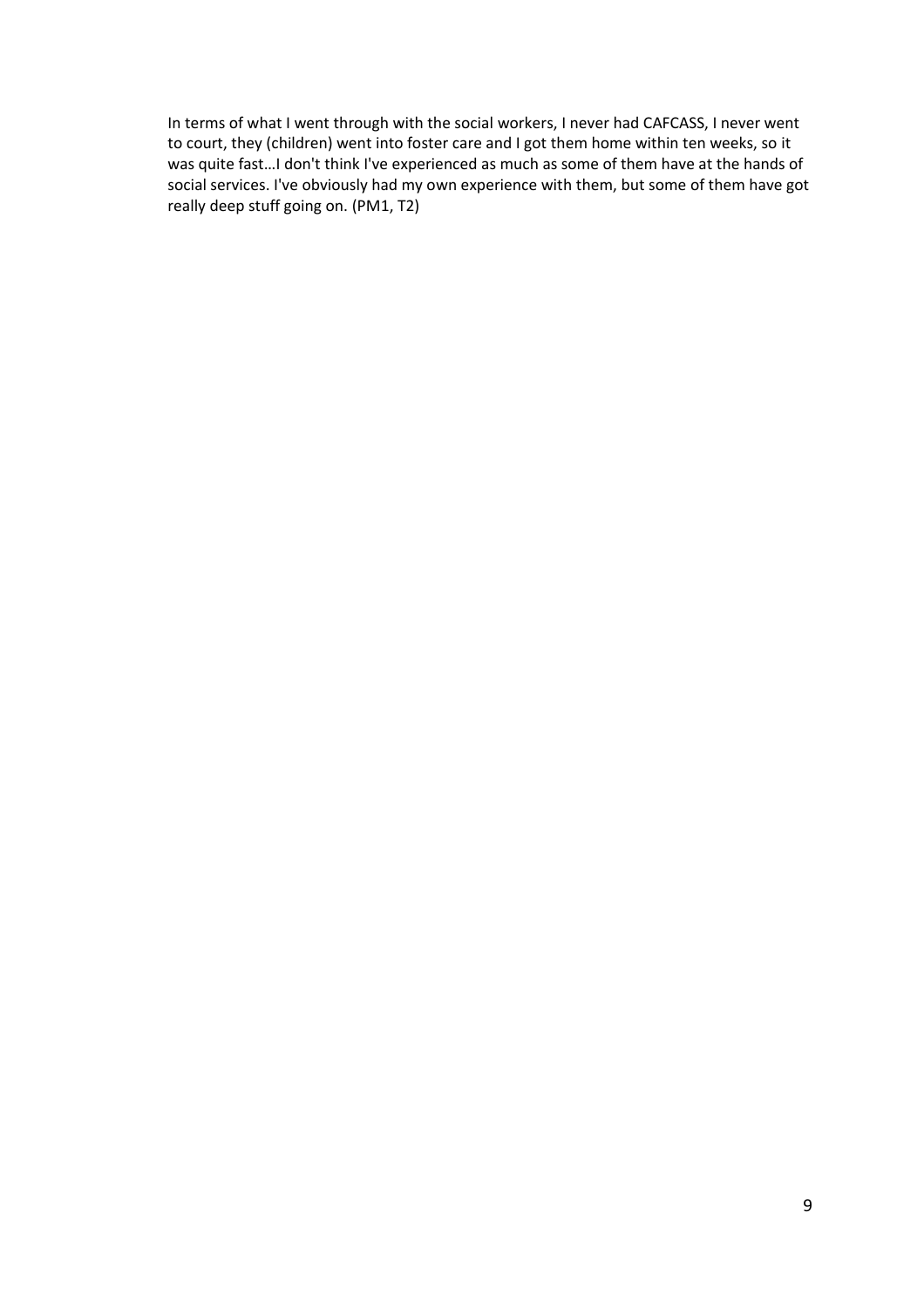# <span id="page-10-0"></span>Section 3: Peer mentoring from the perspectives of NBGM staff

Peer mentors were valued very highly by all the staff working on NBGM. In the short time they had been in place they were considered to have made a substantial contribution to the course and to the parents. As part of the role, they had mediated aspects of the course to help with parents' understanding of what was being asked of them. So, for example, on the course there were sessions on how the use of language and communication styles are pivotal to the relationship with their social worker, including the importance of maintaining eye contact, listening to what is being said and calmly presenting their point of view. According to the NBGM staff the peer mentors have been extremely helpful in supporting these messages and giving their accounts of how changes in their own behaviours had improved the relationships they had with professionals. However, probably the more significant role which peer mentors played was to maintain contact with parents throughout the programme, to offer support and advice. Feedback from parents to NBGM indicated that this had worked very well.

All staff were aware of the risks of running a peer mentoring scheme but believed the proper safeguards were in place and the advantages were becoming obvious. The peer mentors had passed on concerns they had and, in the view of NBGM staff, because they have had similar experiences to the parents, they sometimes picked up on things that professionals had missed:

I had a case recently where Mum is struggling and has been for a while with alcohol use, and the peer mentor had been talking to her about addiction, physical dependency, and concluded that the reduction plan was pointless because it was not a matter of harm reduction, but rather a matter of rehab or escalation to a more intensive service, and I hadn't seen it that way. But she was absolutely right and I pressed into this with the parent and sure enough, it's all come out: the secret drinking, the hiding of the rum bottles, the going out to the shops for half an hour and having whisky or vodka and coke cans and not telling anyone. So we are now providing a more intensive service for her. Although it's still in child protection, the social worker has told me that, if it were not for this insight from the peer mentor and the ongoing support, including her daily calls to Mum to see how she's doing, how she's getting on with her reduction to abstinence plan, her cravings, her coping strategies, how she's planned her day to keep busy, it would be in court proceedings. (NBGM staff member, T2)

In the course of the discussions with staff members one recalled having driven the peer mentors to an event where they were going to describe their work. He said that it was only on that drive when listening to their conversation that they had realised how little they knew about their lives, which they described as the 'unknown unknowns'. This account came from a very experienced professional facing the fact that he did not understand the lived experience of people who, in different circumstances, could have been his clients: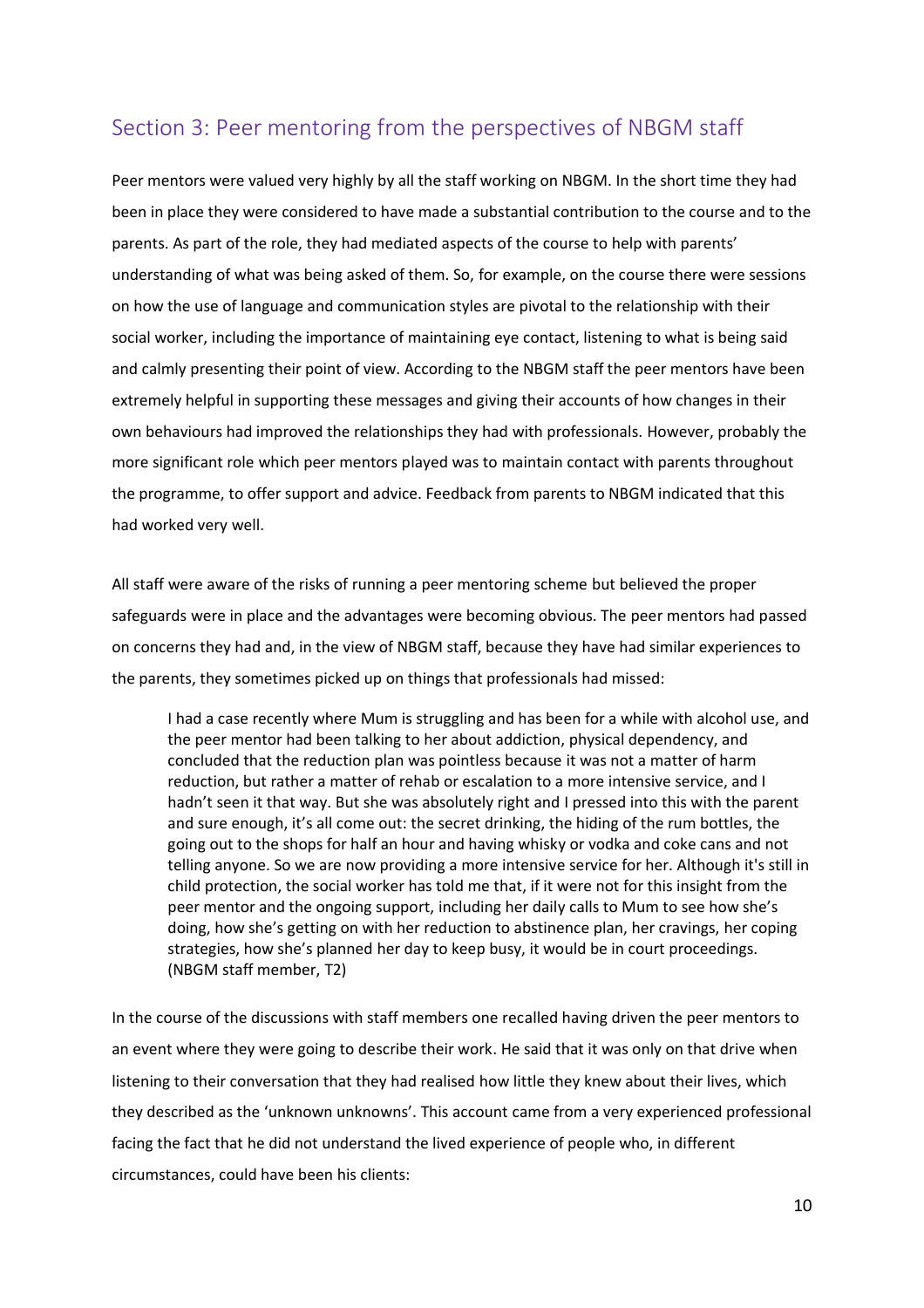...it was like I was in another universe, and I thought that I knew parents, I thought that I understood their subjective experiences, I thought I had a good handle on social work, and I realised, oh, my goodness, I didn't know all that much…Listening to their experiences, their understanding, their intelligence, their education, their wisdom and also their insight. (NBGM staff member, T2)

It had brought home to this member of staff the dimension of contextual understanding which peer mentors brought to the NBGM programme. Similar experiences, including their input on the course, reinforced the belief that the peer mentors were partners in, rather than a supplement to, NBGM.

When asked about the timing of the peer mentoring training, following as it did straight on from the NBGM course, staff members said they had been giving this some thought. On balance they thought it was the right model, arguing that the peer mentors were still on 'a journey of recovery'. Whilst they were supporting parents, they were still part of NBGM which meant they had ongoing support and were not left to manage alone. Similarly, the peer mentoring training was viewed as a way of maintaining contact with each cohort. However, this led one staff member to question whether the community resilience they were hoping to create in the women was too connected to NBGM. It was suggested that this was the result of fewer opportunities being available for informal support in the community as some children's centres had closed and a number of voluntary organisations had stopped operating in the area.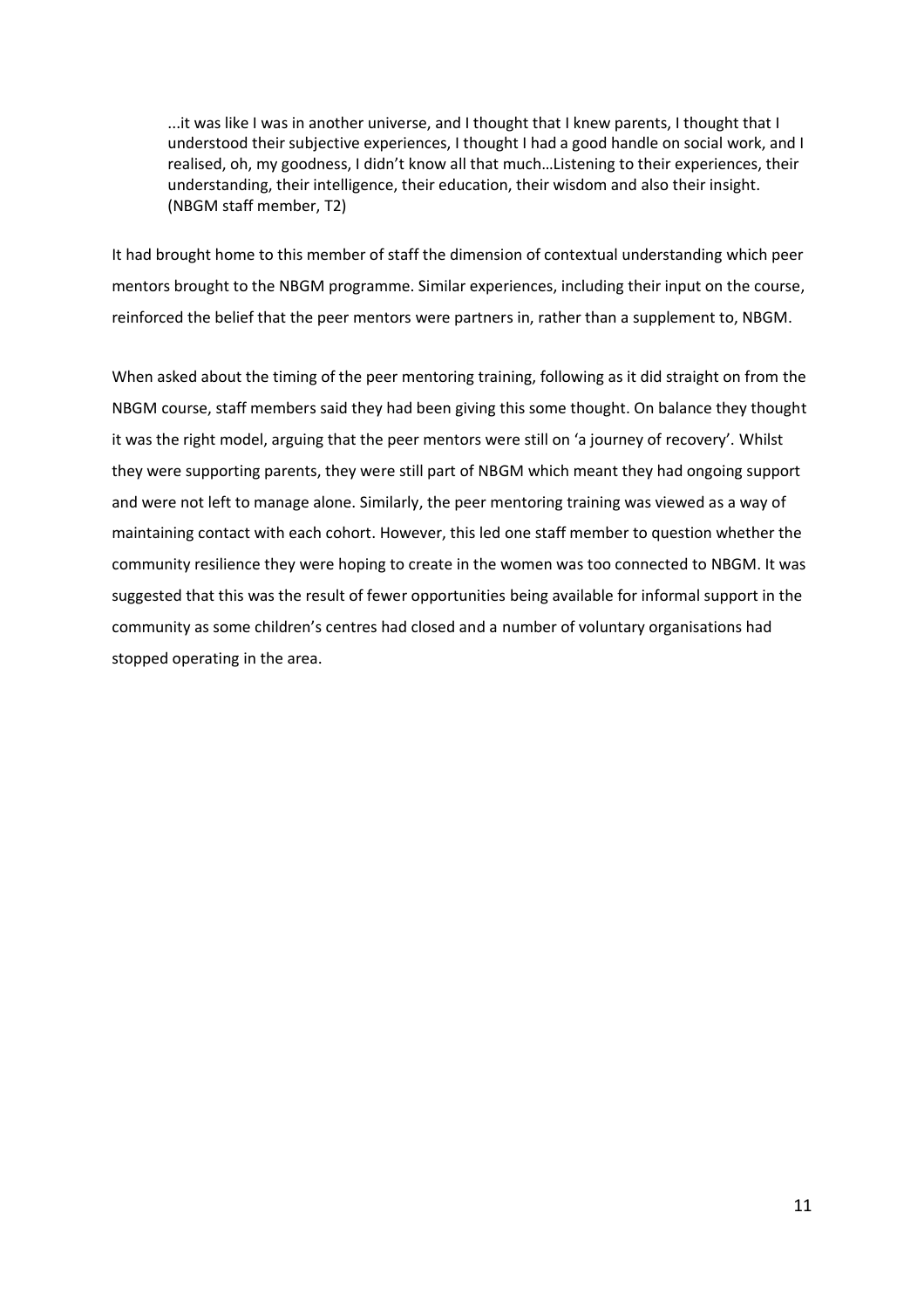## <span id="page-12-0"></span>Section 4: Peer mentoring from the perspective of the peer mentors

It is important to appreciate how different the situation in which the peer mentors were operating during the evaluation was compared with what they had expected. From the fifth week the programme had moved online. The staff of NBGM made a significant effort to enable parents to connect with sessions, making sure they had smartphones and data. One mentor reflected on what a very different experience this was for the women in Cohort 3 compared with the course she had experienced. Instead of all being in a room together they had only been able to see the person delivering the course and just one participant could come on to the screen at any one time. As a result, they spent a great deal of the time on the end of a telephone and using the chat bar to communicate. Even though considerable effort had been put into engaging them in the project, one mentor thought it could not compare with the usual model and she wondered if this group would need more post-programme support than previous cohorts.

An important feature of the peer mentors' experience that cannot be divorced from the role they played was the respect which they said they received from all those involved in NBGM. Not only were they involved in delivering the sessions within the NBGM programme and mentoring the mothers, they had also been involved in appointing staff. While not all their encounters with social workers had been negative, many had been. Now to be working alongside professionals whom they knew recognised their struggles and achievements gave them the confidence to believe they could succeed in this role and that they had the potential to re-enter formal education, gain qualifications and seek employment.

In normal times the peer mentors would see the mothers at sessions and have the chance to catch up in the breaks. The reality of the virtual programme meant that the downtime disappeared and probably meant that more demands were made on the mentors' time. One said that her telephone was on Monday to Friday from 8am to 7pm:

I don't find it bothers me. I've arranged appointments, like they want me to ring later on a meeting or something like that, and then support on the phone, if they want a phone call. I've had a meeting with one of my girls and one of their key workers to go through a reduction plan because that person needed that help. They know my phone's on that time, but if they want a set time, then we'll make an appointment. Some girls want me to remind them of appointments as well, so I put all that into my work phone on the calendar, so it automatically comes up, so I text them and say, you've got this appointment, or ring them. (PM2, T2)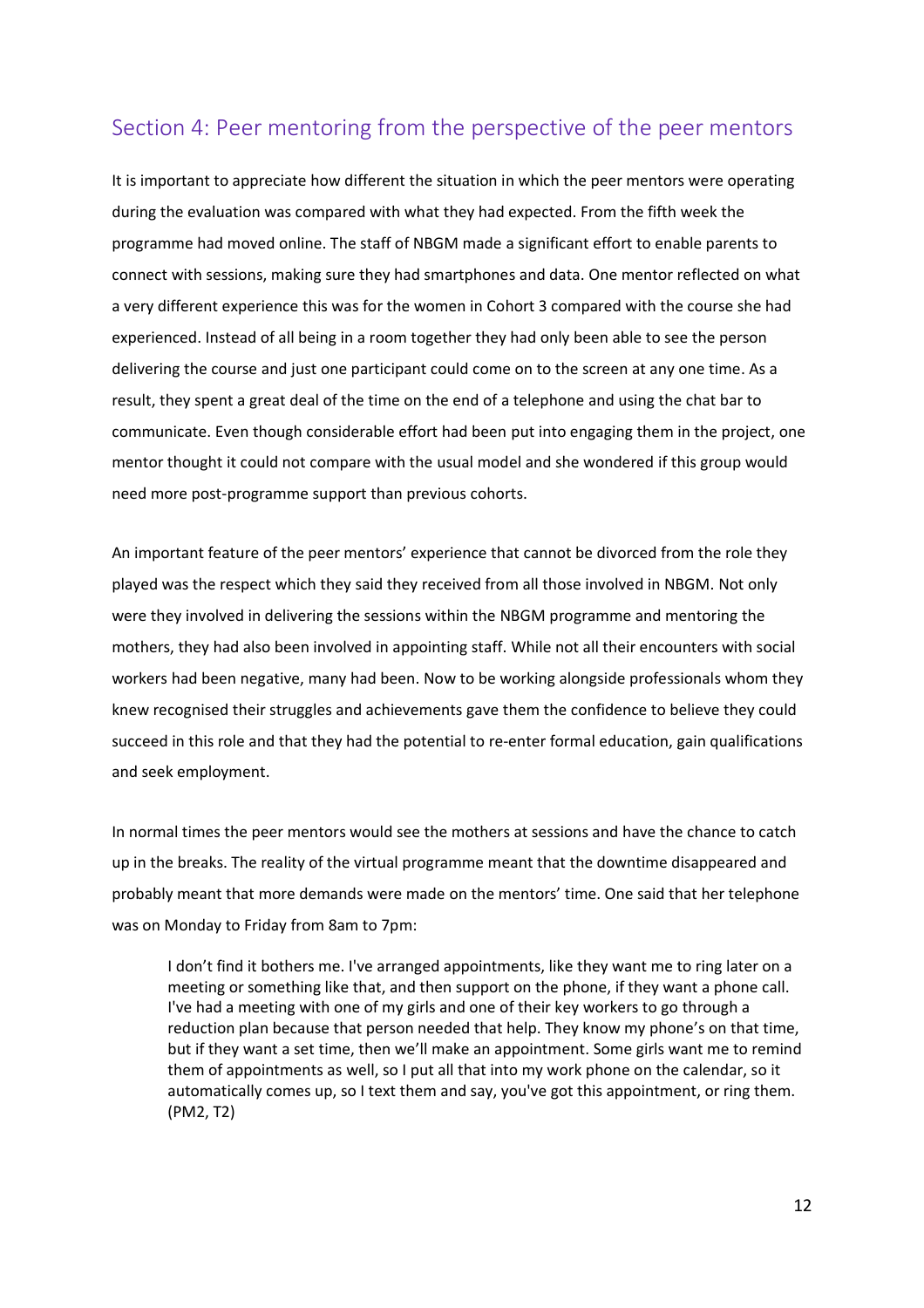Both mentors admitted to not having had a clear idea of what would be involved when it was "suggested they might go onto the course:

At the end of the New Beginnings course, there was Mosaic workers that come and asked us whether we – it was obviously optional – whether we wanted to do it, and I didn't really understand the importance of what we was doing, I just thought it was something to keep busy and a little qualification… (PM1, T2)

Both recognised that there had to be a divide between the support they would provide to a friend and that provided by a peer mentor. At T1 one mentor said:

I found that I struggled with the identity change of being the parent on child protection to becoming a peer mentor. I struggled with separating myself as the parent. (PM2, T2)

But by the end she was much clearer about the role and how to handle potential overlaps:

…they tried adding me on Facebook, I tell them, I'm not being nasty, but I tell them, I make it clear, I don't what them having my personal number, I don't want to be on social media, I'm not here as your friend, I'm here to support them. (PM2, T2)

At T2 Peer Mentor 1 was not as confident in the role as her counterpart. She put this down to a recent personal event with which she had had to deal as well as considering herself less well organised than the other mentor. However, the impact of peer mentoring happening during COVID-19 must not be underestimated. This mentor realised that under normal circumstances she would have been able to spend more time with the staff of NBGM; even though the staff were described as being available and very supportive it was not the same quality of relationship and natural progression that would have occurred if the lockdown had not been in place.

Peer Mentor 2 had also had a period away from the project following a bereavement and it had given her a chance to reflect on what it meant to be a peer mentor. She had received texts from mothers on the course to offer her support, which she appreciated. The time away had made her realise the responsibilities that went with the role. She reflected on the current cohorts on NBGM and concluded that not everyone should be approached to be a peer mentor. At the same time the responsibility was brought home to her still further when, on her return, she realised how her mentees had not received the support they needed and which she believed they would receive. Peer Mentor 1 had also had family problems to deal with during this time and recognised that she had not been as available as she would have wished. While the situation had been aggravated by the COVID-19 lockdown, Peer Mentor 2 thought that it went beyond that and that not everyone was suited for the role, or at least not at this early post-NBGM stage. It underlined for her why it was important to have a range of activities to allow graduates of NBGM to contribute to the programme.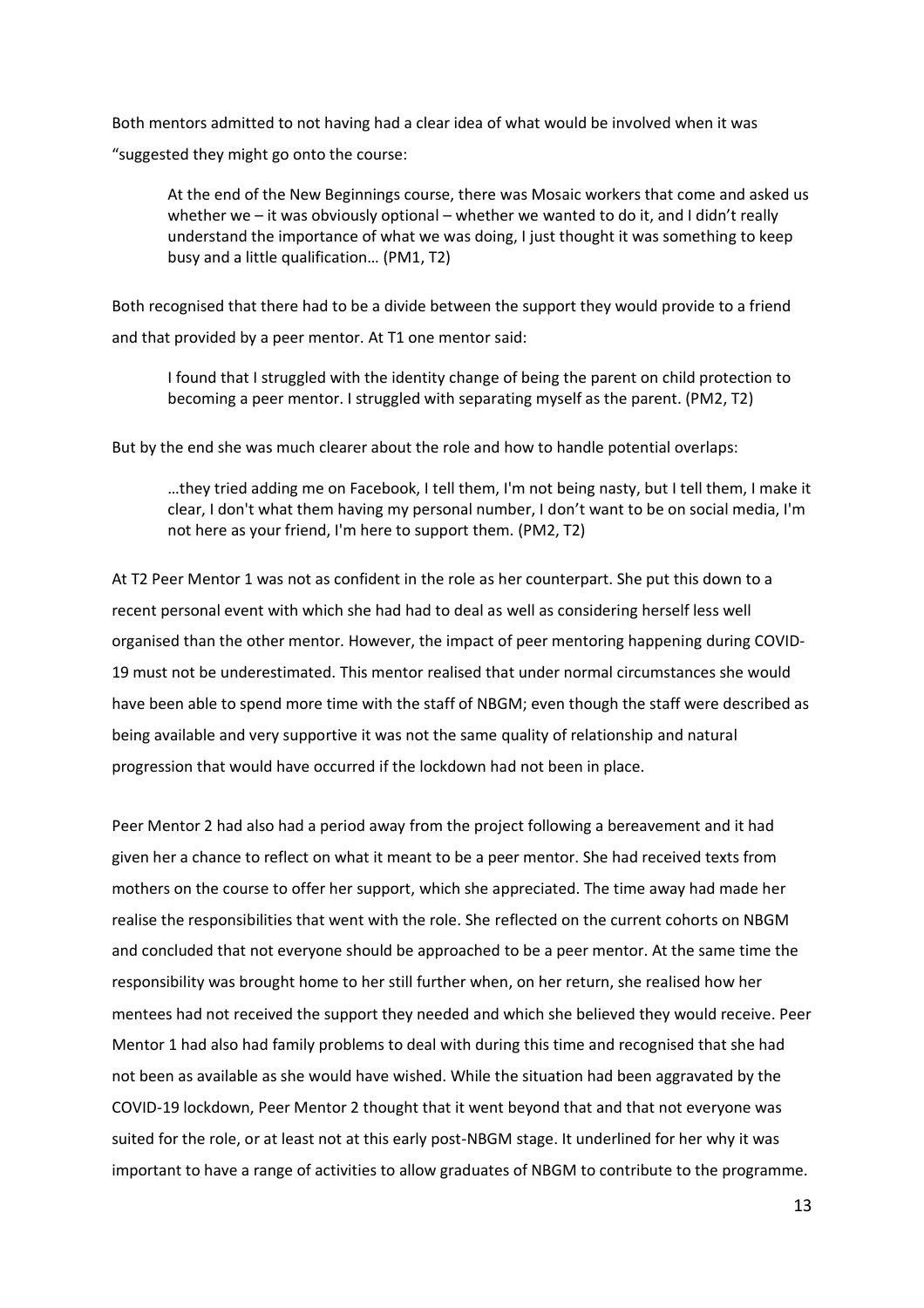At the present time peer mentoring training was the only a way of staying involved with NBGM when the programme ended. In the long term she feared this not only raised expectations that everyone who wanted to could be a peer mentor, it also risked offering inadequate, and potentially risky, support to parents in NBGM. She suggested that in the absence of alternative ways of staying in touch with NBGM an alternative could be to offer peer mentoring training without the expectation that being an NBGM peer mentor would follow.

The differences in approach to mentoring between the peer mentors was significant. One peer mentor was concerned that those she mentored would think she was prying into their lives:

…towards the end I just stopped ringing and texting as much because I felt I was a bit of a pest; I felt they felt like, oh, she's only messaging us to get information out of us. (PM1, T2)

She also felt that she was a 'fraud', as she came from the same place as the mothers she mentored and thought they might think, 'Who is she to be helping us?'. The other peer mentor believed she could negotiate that line and had a responsibility to do so and not let up. As noted above, her mobile phone was on all day and into the evening. She regarded herself as a professional but within the constraints of her role:

I continue with the ones that still want that help…because that's what a lot of them do need, I think. If you don't see them, and you only see them coming to group, that's why I think the phone is a good idea because I can tell that they've got no structure and routine in their life because of the way they speak to me. (PM2, T2)

At T2 Peer Mentor 2 saw her future within NBGM. The experience of being on the programme had changed her life and peer mentoring had convinced her that the future professional development she wanted to follow would be attached to this agency. Both peer mentors had recently experienced personal traumas and while it only made Peer Mentor 2 more committed to her path, the other mentor thought she needed to step away for a while:

I take that role very seriously and I feel like where I'm at right now, I'm not in a place to do the peer mentoring how I want to do it. I want to do it properly; I don't want to halfheartedly be doing it and at the minute I'm half-heartedly doing it because I'm so stressed with my own stuff which I'm trying to work on…as much as New Beginnings has helped me recognise and be more aware of my behaviour and be more aware that the way I used to be is not the right way to go around things...I'm still angry at the world. (PM1, T2)

She did not want to abandon the idea of being a peer mentor for NBGM in the future, but she was also considering mentoring in different settings as well as exploring university access courses:

That would not have been something I would ever have thought about, but New Beginnings has helped to change me. (PM1, T2)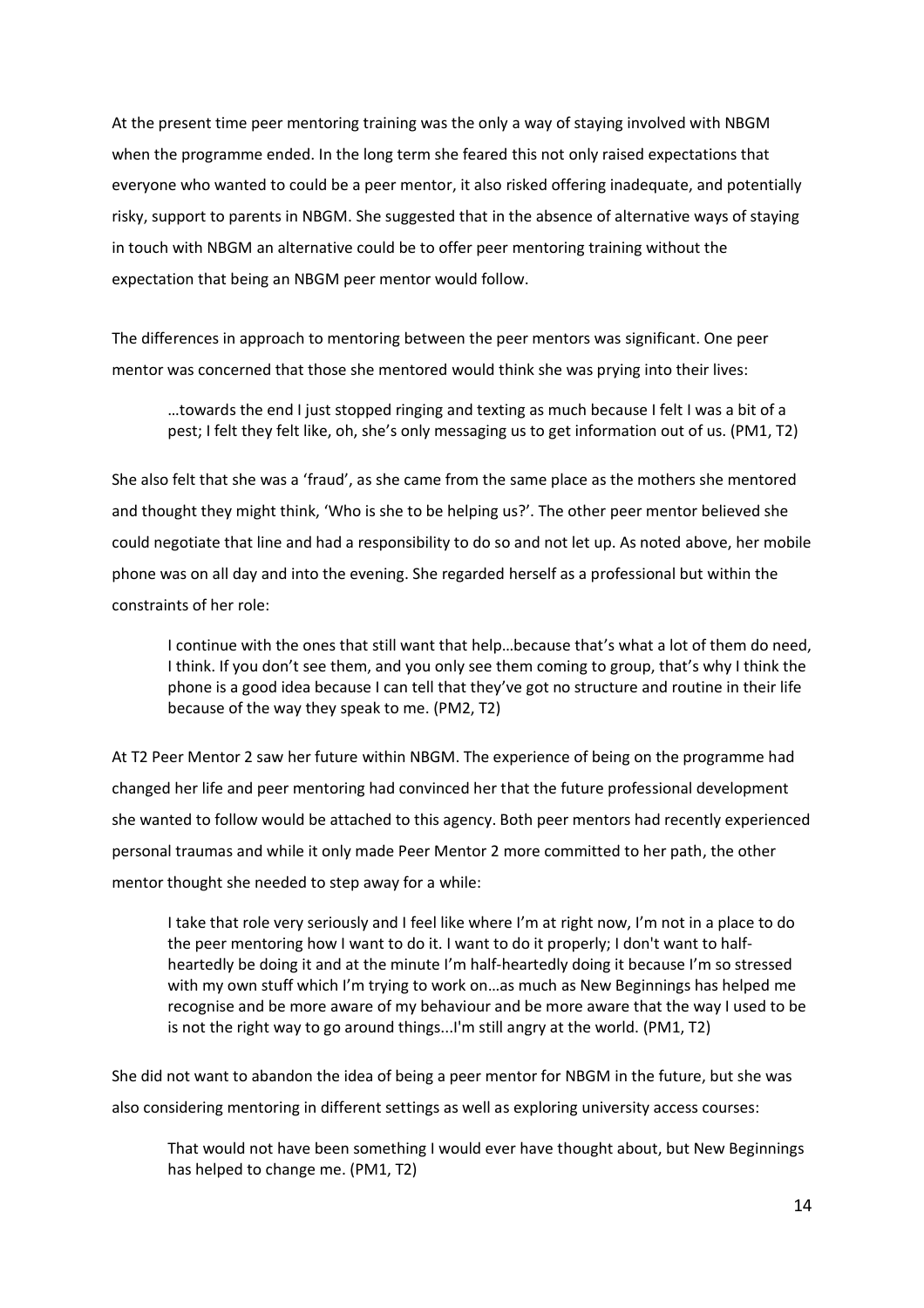Despite their differences in the paths that they were taking at T2, both peer mentors agreed that the NBGM course and the opportunity to be a peer mentor had been life changing. Both spoke about the professionals in NBGM with immense gratitude and respect.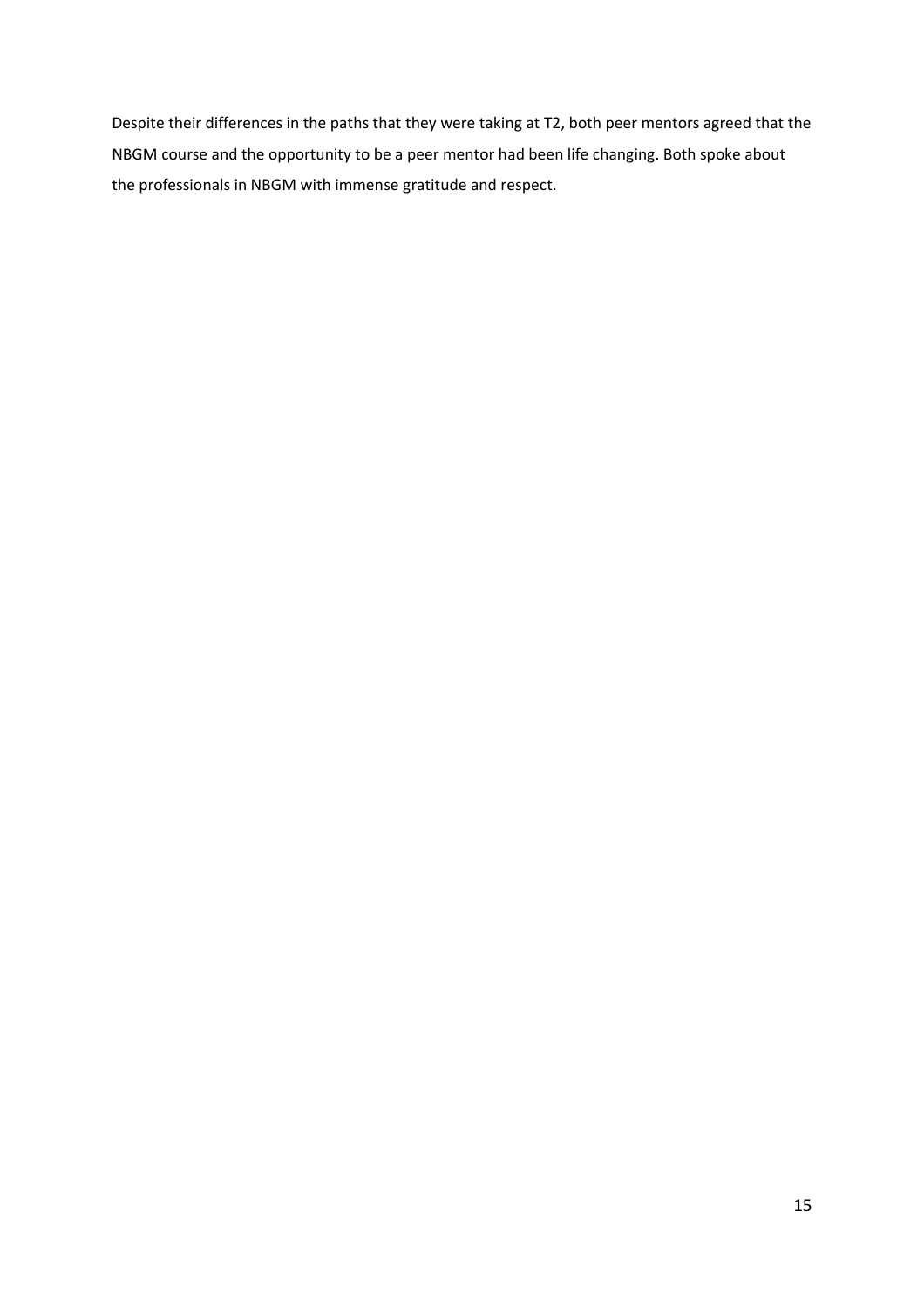# <span id="page-16-0"></span>Section 4: Peer mentoring from the parents' perspective

At T1 many of the parents found it difficult to distinguish their feelings about NBGM and their key workers from those about the peer mentors. Nevertheless, with encouragement they did focus on their peer mentors and were overwhelmingly positive about them, not least for the way they stayed in regular touch by phone and text throughout the COVID-19 lockdown:

They're both amazing women, both of them; they're very strong, they're all there for each of us. The little emojis that we send to each other on the chats, love hearts and blowing kisses and telling each other how amazing we all are, it really keeps us going because some of us are obviously having a rubbish time at the moment with all our difficulties and things, but we're just keeping all of our spirits up and it's lovely to see everybody, you know, egging each other on and making each other feel good and, like, welcome, and loved and...it's amazing. (Parent 3, T1)

In addition to this regular contact it was the element of 'availability' which stood out; all parents said they would contact their mentors if they had a problem or a setback and some had done so:

…it was a little while ago my son was playing up and I got a bit upset so she was telling me, I'm here if you want to rant and rave or scream and shout, I'm here for you to do that. So she's really good, she's amazing. (Parent 2, T1)

By T2 parents had no difficulty in focusing their responses on peer mentors rather than on the staff of NBGM; similarly, they were all able to distinguish what could be expected of a peer mentor as opposed to a friend. The distinction could have been difficult given the number of contacts that passed between them and their peer mentors and the fact that they turned to them in a time of crisis or stress or to tell them good news. However, parents were clear that there could not be secrets between the peer mentors and NBGM and if they were told something that concerned them it would have to be shared with the professional staff.

Most of the parents referred to taking inspiration from the mentors, especially as they had experienced many of the challenges they were currently facing. Parents who faced court proceedings found it very reassuring to be able to discuss this with the peer mentor who had also been through the same process. Some also spoke of being inspired by the fact that the peer mentors had managed to put their lives back on course:

(Look) how far she's come; she's got all her kids back, she's on the straight and narrow, so that makes me see that there is a light at the end of the tunnel…we've all gone through the same problems and that helps an awful lot as well, knowing that there's other people out there that…you're not alone, basically, so I value her a hell of a lot. (Parent 4, T2)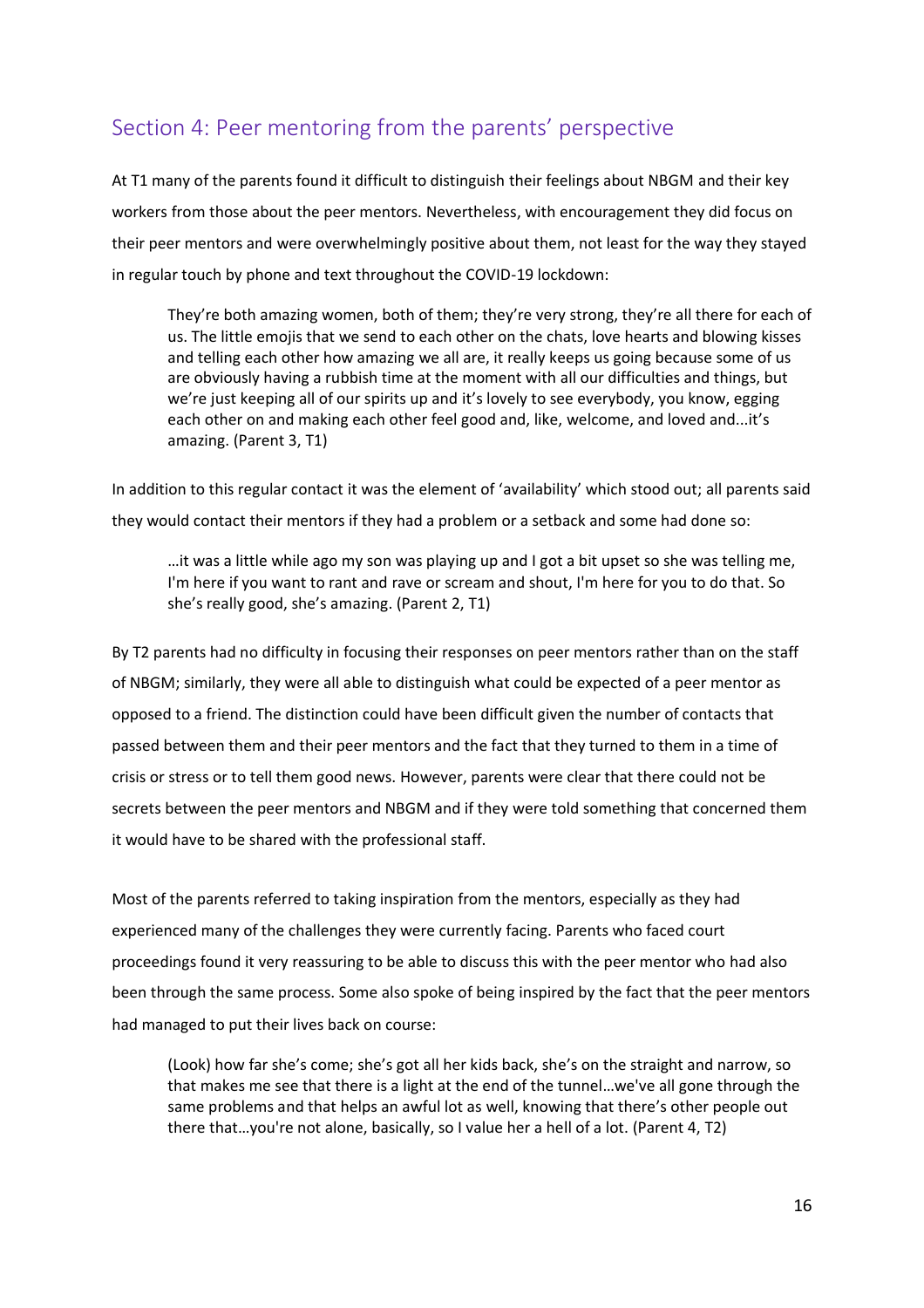Several parents referred to how their peer mentors had helped them to communicate more effectively with their social workers and as a result the relationship had improved:

I have learnt that instead of getting angry at them, don't get angry, show them that you can hold your temper and stuff like that. And then presenting yourself, obviously you've got to be clean and dressed well and keeping on top of the flat and stuff like that. (Parent 1, T2)

I've not had a good experience with my social worker, and obviously I struggle to talk to her and stuff like that; I get dead defensive and obviously when I phoned (name) she said, don't get defensive, you have to co-operate with them, and stuff like that, and I've done that and it's helped me out. (Parent 5, T2)

At T2 parents assumed they would progress to the peer mentoring course. All the parents who were seen wanted to become peer mentors and were looking forward to embarking on the training later in the year (2020).

I definitely want to become a peer mentor because doing this has made me want to be able to help other people like myself because it's hard not having no-one to turn to. When I was in [names city] I had no-one. Moving up here I'm literally on my own, and I felt like I've had so much support it's unreal. So I want to be able to give someone else that. (Parent 4, T2)

While there were others who, like the mother just quoted, said they wanted the opportunity to support other mothers in the way they had been helped, others spoke of their distress at leaving NBGM and how peer mentoring was a way of staying in touch.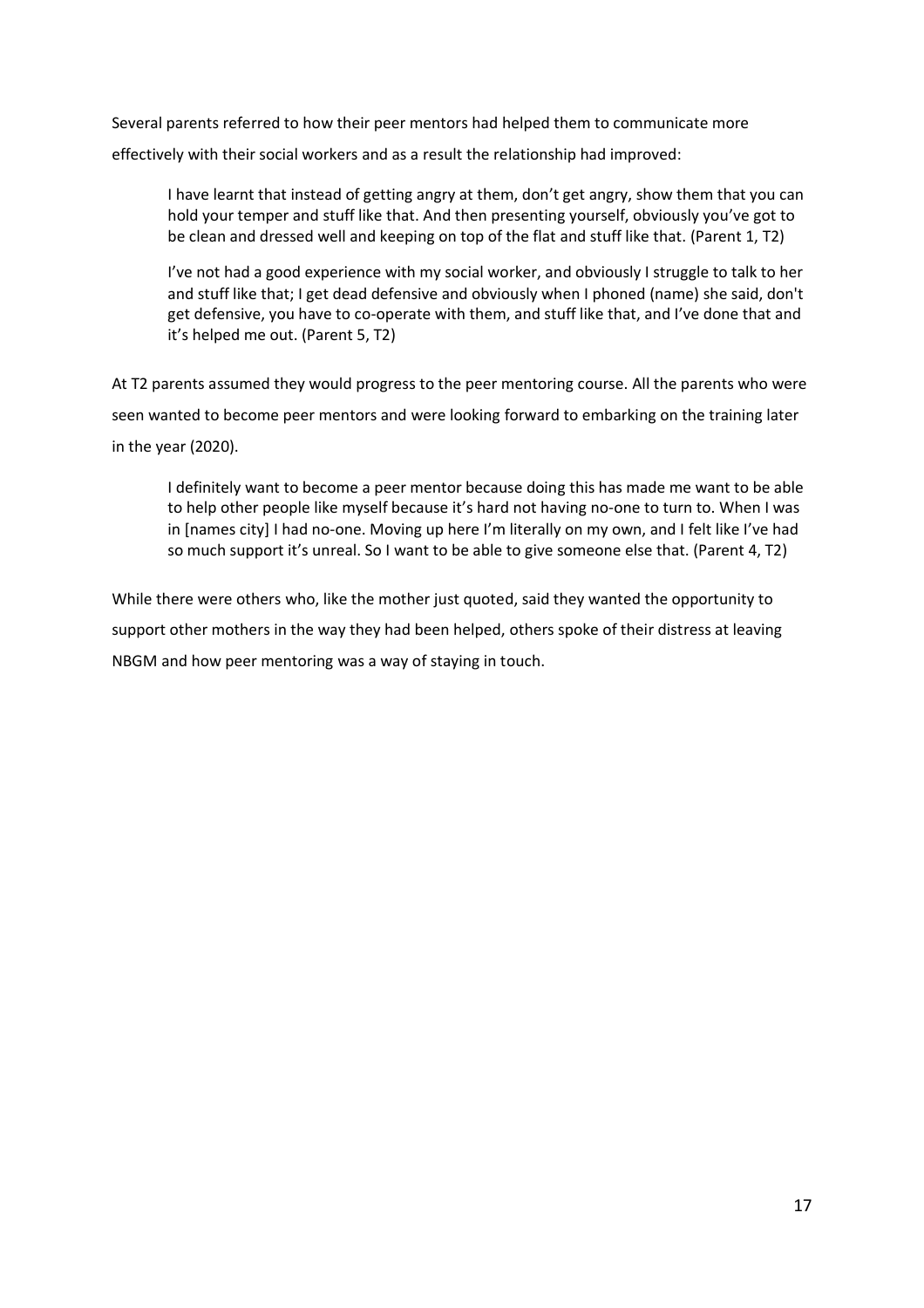## <span id="page-18-0"></span>Section 5: Reflections on the findings and recommendations

If hope and motivation are powerful drivers toward individual change, then a model that provides regular contact with a parent mentor may be key to better child welfare outcomes for families. (Frame et al., 2010)

Peer mentoring within NBGM is built on the proposition that the mentors will be able to build relationships with families bringing their 'experiential experience' (Borkman, 1976) of children's social care and the child protection system. As well as shared experiences, the mentors live in the same communities as those with whom they work. The intention is that they make strong relationships and inspire parents to see what is possible, which had happened with the NBGM parents who were seen. Not only did the mentors provide practical assistance to help them navigate routes to resources and through children's social care requirements, they also provided emotional support and advocated for them in certain circumstances.

By the time the peer mentoring training begins the potential mentors have only recently completed the NBGM programme. In contrast, many of the programmes in place in the USA require candidates to wait for at least six months, and sometimes 12 months, after their cases have been closed (Lalayants, 2017; Williamson and Gray, 2011). They also usually have rigorous interviewing processes and assessment tools in place (Leake et al., 2012). The Mosaic peer mentor programme insists that someone has been drug free for 3-6 months. This rule was relaxed to work with the NBGM cohort, as it was identified that women still relied on the use of substances (mainly cannabis and tobacco) to cope with life stresses. Once peer mentors graduated, they understood the importance of the role and the importance of role modelling, thus reduced their use of cannabis/tobacco. Even though NBGM team would not allow anyone to work as a peer mentor whom they were not confident could fulfil the role, there is the expectation amongst parents that after the programme they do the peer mentoring training and will be peer mentors.

Compared with the extensive training required of peer mentors in the USA, a four-session training programme designed for peer mentors operating in drug and alcohol services does not appear to be sufficient for working in the child protection arena. The content of the current peer mentor training focuses on relationships and communication, skills which are central to mentoring and which the peer mentors benefit greatly from but knowledge of specific subjects relating to child protection and service provision are not covered even though they are also vital. NBGM did not have any preconceived ideas as to how or what they initially wanted the role of the peer mentor to look like when they embarked on a joint venture with Mosaic. However, the peer mentors only have their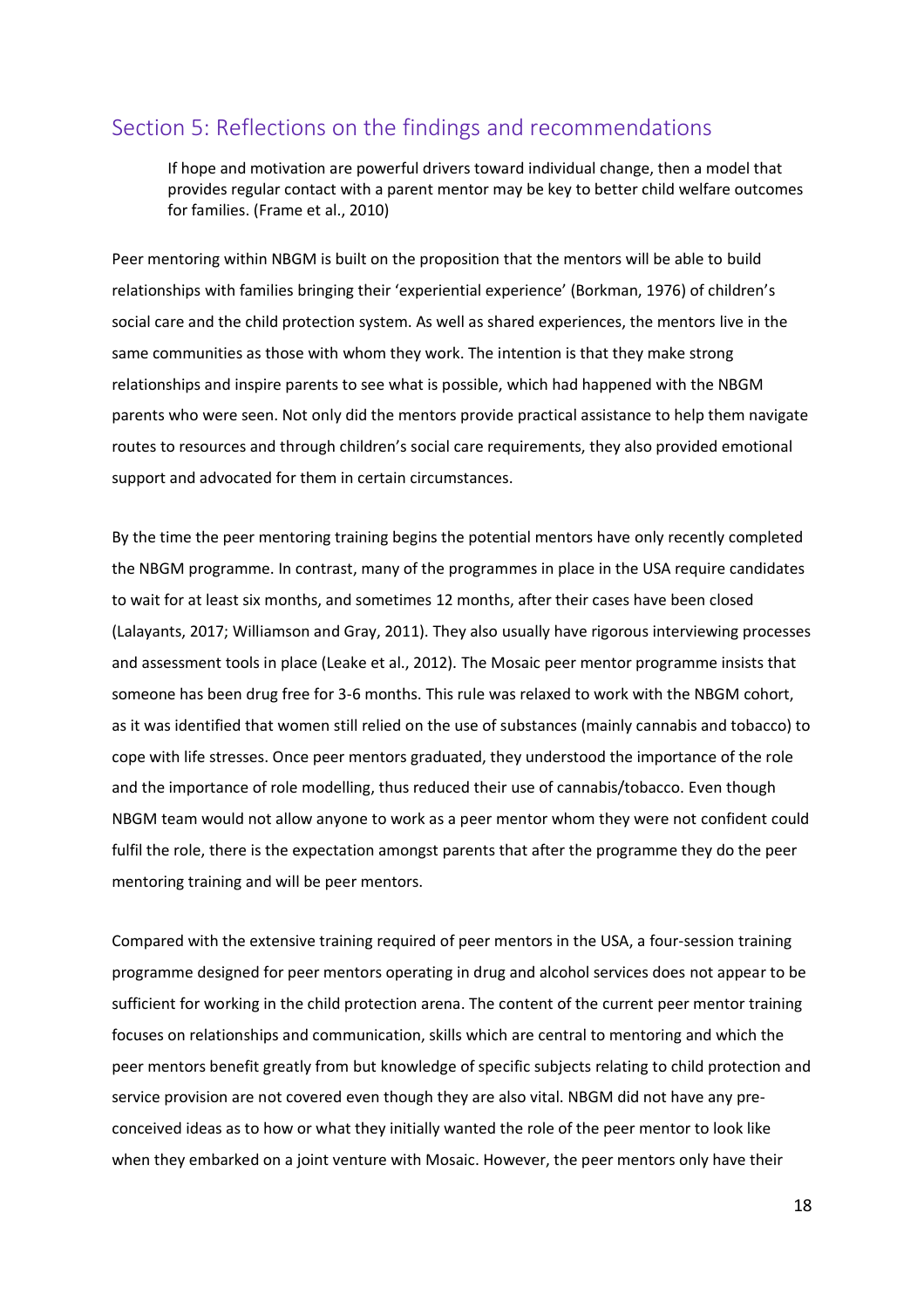own experience to draw on and feel they would benefit from an additional layer of child protection practice insight so that they can better support the parents they work with. Even the excellent channels of communication they have with the NBGM team, and the fact that they are aware when they need to refer a concern or question to the staff, cannot fill this gap. For example, experience of the child protection system equips peer mentors to provide insight and perspective, but it does not give them the depth of knowledge and understanding to go beyond that or to understand, for example, when they should or should not pursue a conversation.

NBGM has been immensely ambitious in introducing peer mentors and the appreciation that it drew from parents is testimony to the fact that they are needed. However, the evaluation has provided the opportunity to assess the model and examine how it may be strengthened. As a first step it is essential that NBGM considers what needs to be put in place to support those who complete the programme. While this may include continuing to work with a peer mentor, training to be a peer mentor should not be an initial part.

Based on the evaluation the following recommendations are suggested for the development of NBGM's peer mentoring programme:

- Introduce an expression of interest process for those completing the training and who wish to become NBGM peer mentors.
- Develop a rigorous application and assessment process where one of the criteria is that applicants must wait at least six months following completion of NBGM.
- Develop a bespoke peer mentoring programme that includes an aspect of supervised mentoring; this programme could be offered to other suitable candidates in addition to NBGM graduates.
- Conduct rigorous monitoring of outcomes for peer mentors and families working with them, alongside collection of feedback from the social workers attached to families working with the peer mentors.